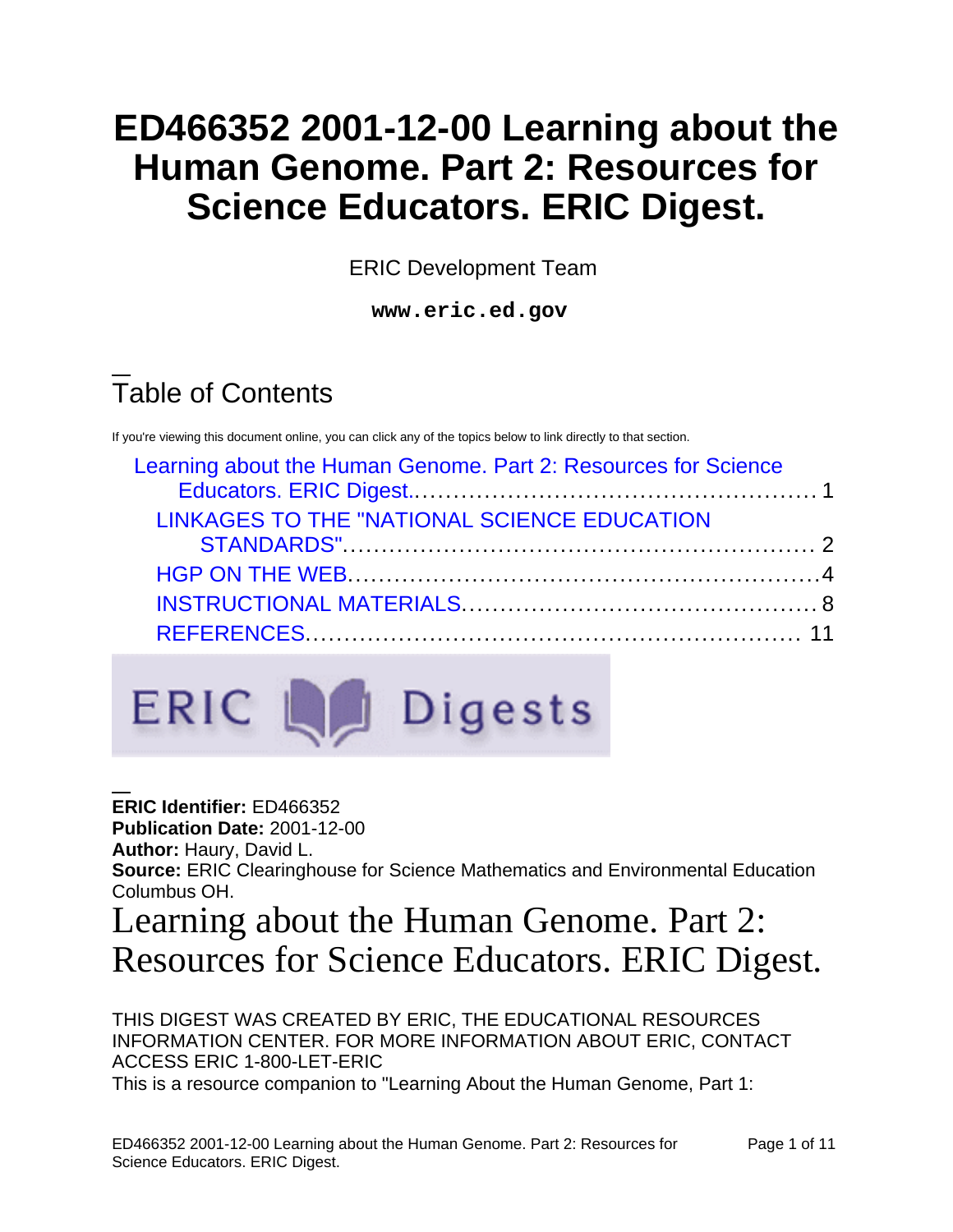Challenge to Science Educators" (Haury, 2001). The resources identified below are provided to assist educators in meeting the challenges discussed in Part 1. An indication of the potential linkages between the HGP and the National Science Education Standards is included, along with Web resources and instructional materials that can serve as starting places in developing school instruction and public outreach programs

# <span id="page-1-0"></span>LINKAGES TO THE "NATIONAL SCIENCE EDUCATION STANDARDS"

Study of the HGP provides a unique opportunity to address many core science education standards in an integrated manner. The HGP itself depends on the integration of science, mathematics, computing, and other technologies, and the resulting knowledge relates to many of the unifying concepts and content areas of the national standards. The following broad areas of the "National Standards" seem particularly relevant in learning about the HGP:

\* Each of the following concepts are integral to the activities and findings of the HGP

K-12 Unifying concepts:

Systems, order, and organization

Evidence, models, and explanation

Constancy, change, and measurement

Evolution and equilibrium

Form and function

\* Involving students in HGP-related investigations will extend the traditional concept of inquiry to include the computational sciences and an understanding of the techniques and reasoning patterns associated with constructing genetic maps

Science as Inquiry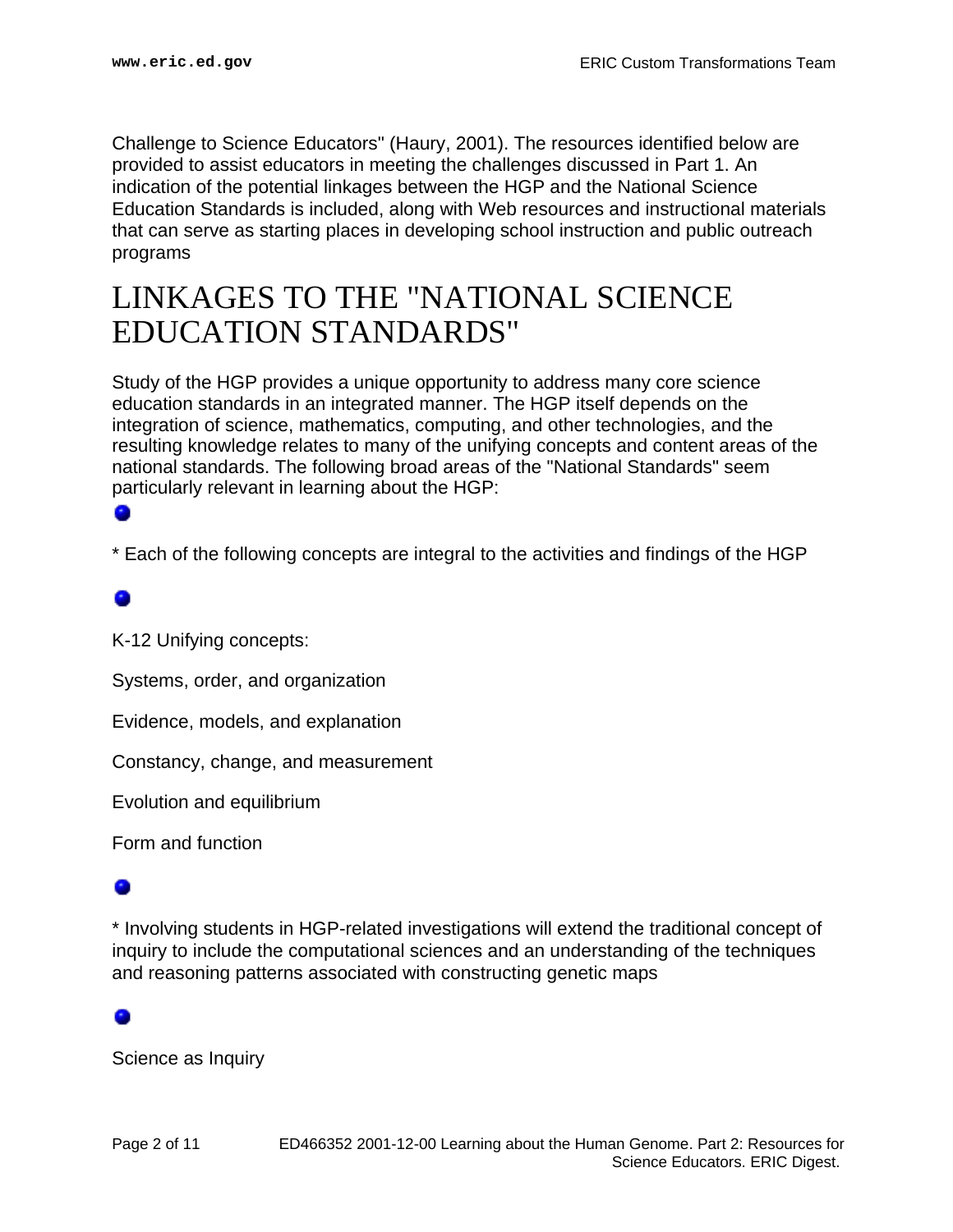Abilities necessary to do scientific inquiry

Understandings about scientific inquiry

\* Many aspects of life science relate to the HGP, but concepts in the following areas seem most relevant:

### 0

Life Science

The cell

Molecular basis of heredity

Biological evolution

### ۰

\* One of the key opportunities in teaching and learning about the HGP is that it provides a rich context for studying problem solving and the relationships among the sciences and many technologies. As fields of biotechnology develop and assume more importance to our daily lives, it will become increasingly important to help students understand the connections between science and technology.

### ۰

Science and Technology

Abilities of technological design

Understandings about science and technology

\* The findings of the HGP directly relate to personal and community health

### ۰

Science in Personal and Social Perspectives

Personal and community health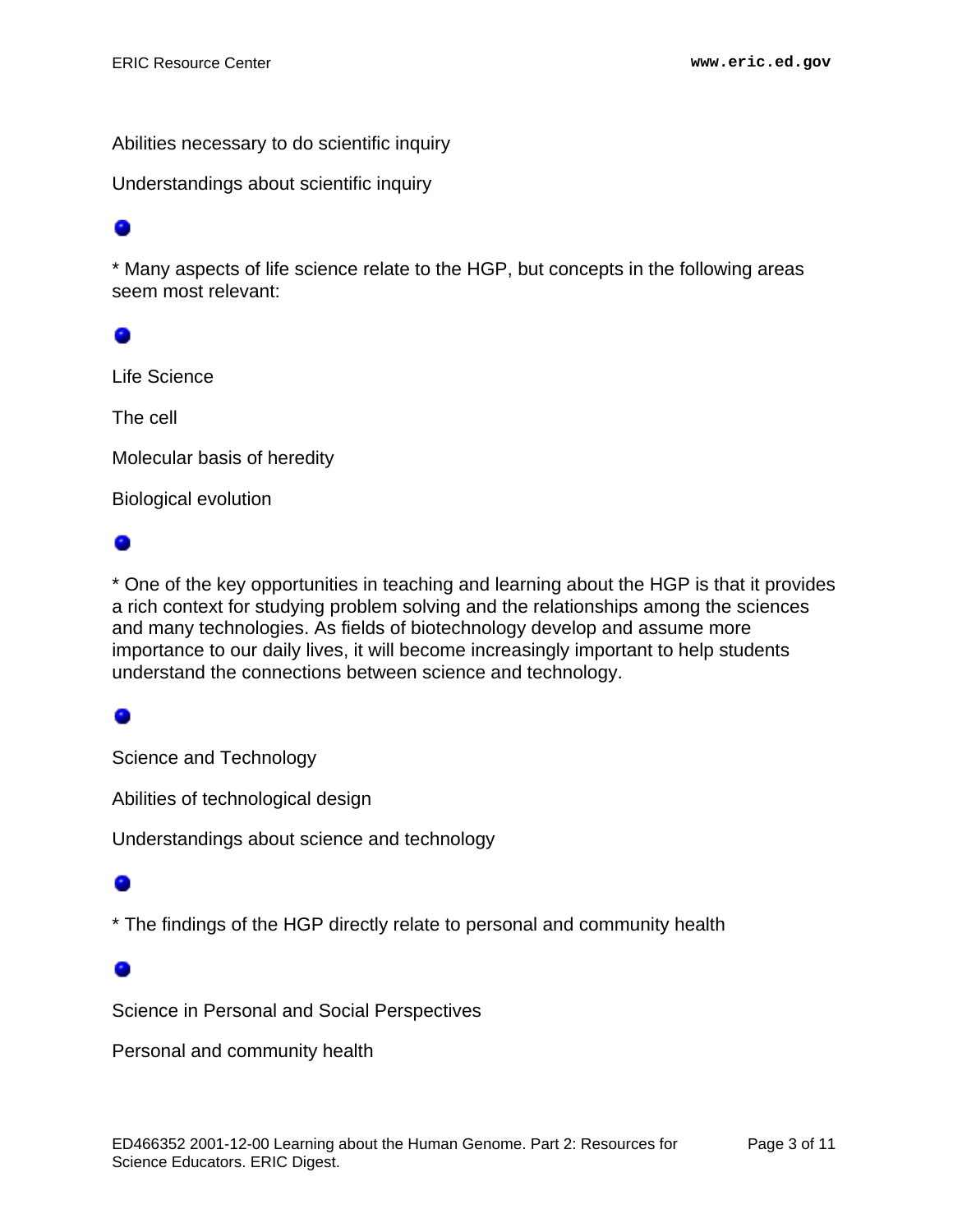\* Study of the HGP provides a unique opportunity to examine a rapidly developing field of knowledge that is expanding our concept of scientific enterprise. As a human endeavor, the HGP also presents to society many decisions having serious ethical dimensions.

History and Nature of Science

Science as a human endeavor

Nature of scientific knowledge

Historical perspectives

## <span id="page-3-0"></span>HGP ON THE WEB

Human Genome Project Information

http://www.ornl.gov/hgmis/

### ۰

This is a gateway to a large array of resources related to the HGP. Following are pages of particular relevance to educators:

\* Human Chromosome Launchpad

### ٠

http://www.ornl.gov/hgmis/launchpad/

\* Human Genome Sequence Access Sites

http://www.ornl.gov/hgmis/project/journals/sequencesites.html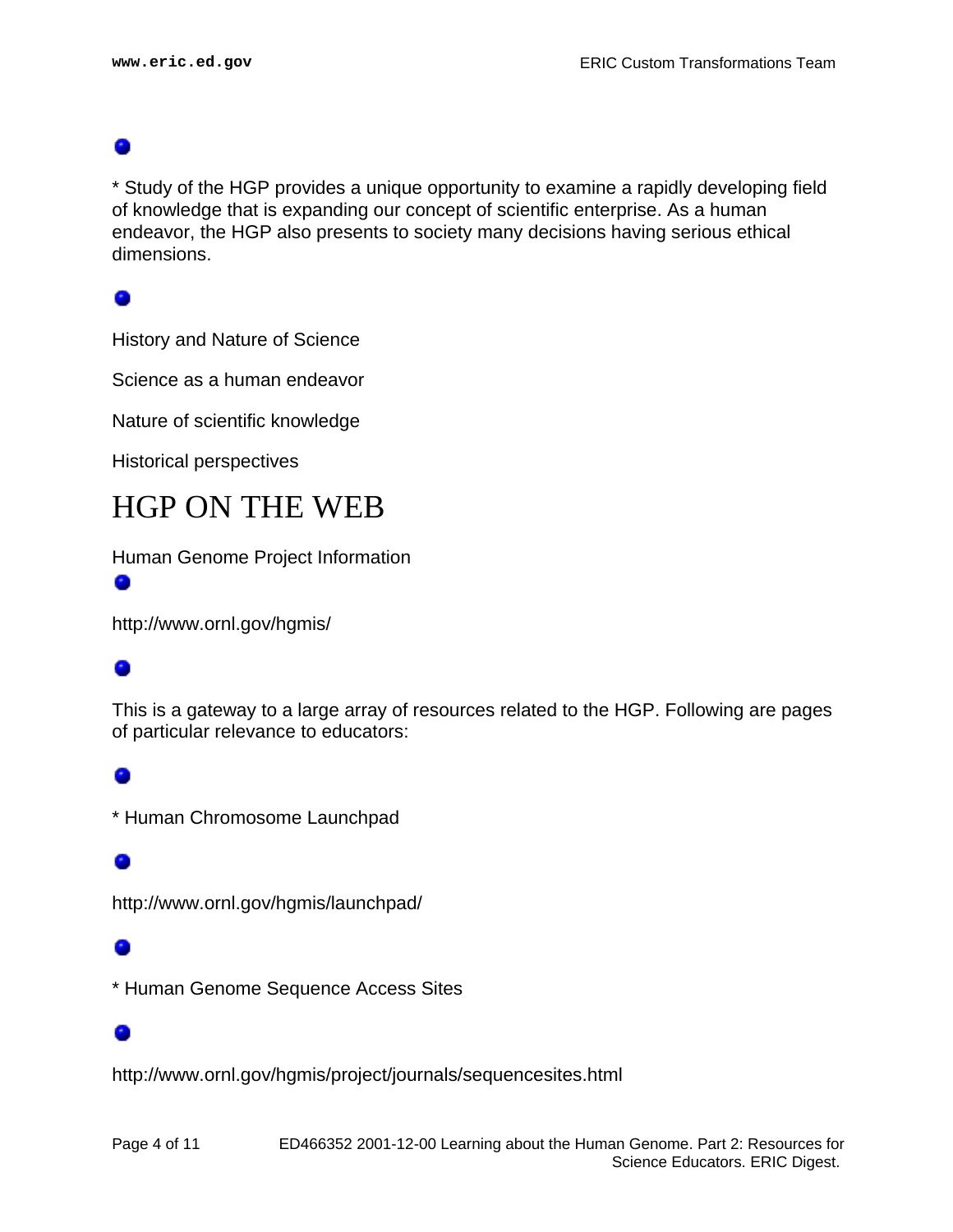\* Learning About the Human Genome Project and Genetics Through the World Wide Web

### ۰

http://www.ornl.gov/hgmis/publicat/urllist.html

### ۰

\* Genomics and Its Impact on Medicine and Society: A 2001 Primer

### 0

http://www.ornl.gov/hgmis/publicat/primer2001/index.html @ @\* Genetics and Human Genome Project Images

### ۰

http://www.ornl.gov/hgmis/education/images.html

### o

Functional Genomics (Science)

### ۰

http://www.sciencemag.org/feature/plus/sfg/

### ۰

News, articles, education section, many resources and links

### ۰

A guide to online glossaries and dictionaries related to genomics and genetics

### ۰

۰

http://www.sciencemag.org/feature/plus/sfg/education/glossaries.sh tml

### ED466352 2001-12-00 Learning about the Human Genome. Part 2: Resources for Science Educators. ERIC Digest.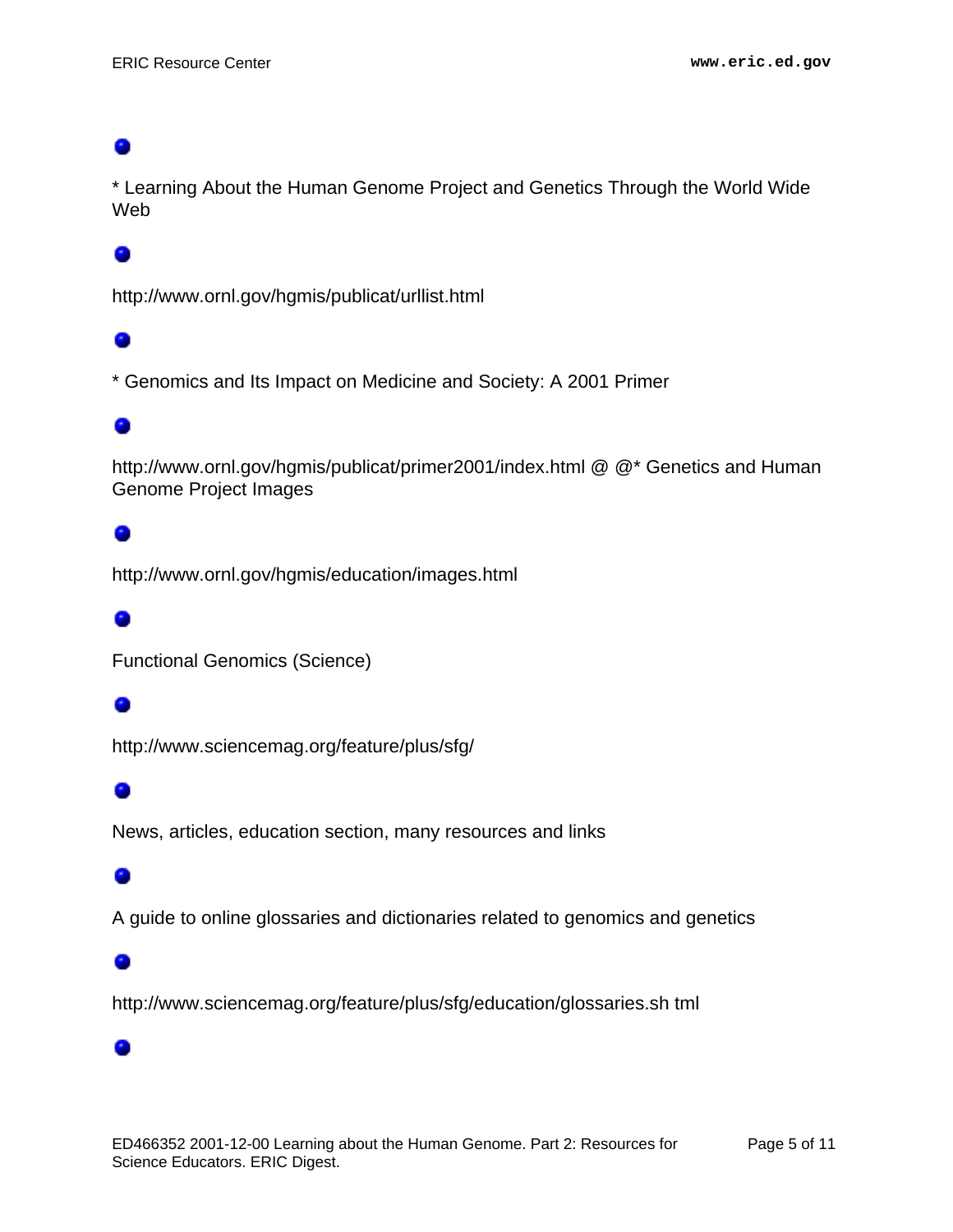Genome News Network

http://gnn.tigr.org/main.shtml

This online news magazine provides informed coverage of important developments in genomic research around the world. Added resources include the following primers: "What is a genome?" "Assembling the genome," and "Sequencing the genome."

### ۰

Genetics and Ethics

http://www.ethics.ubc.ca/brynw/

### ۰

A clearing house for information on the social, ethical and policy issues associated with genetic knowledge and technology; a wide range of views and perspectives is presented.

### ۰

Cracking the Code of Life (NOVA Online)

### 0

http://www.pbs.org/wgbh/nova/genome/

### 0

The companion Web site to a 2-hour television special that chronicles the race to sequence the human genome. A wide range of resources is provided, including a webcast of the original show.

### ۰

The New Genetics: A Resource for Students and Teachers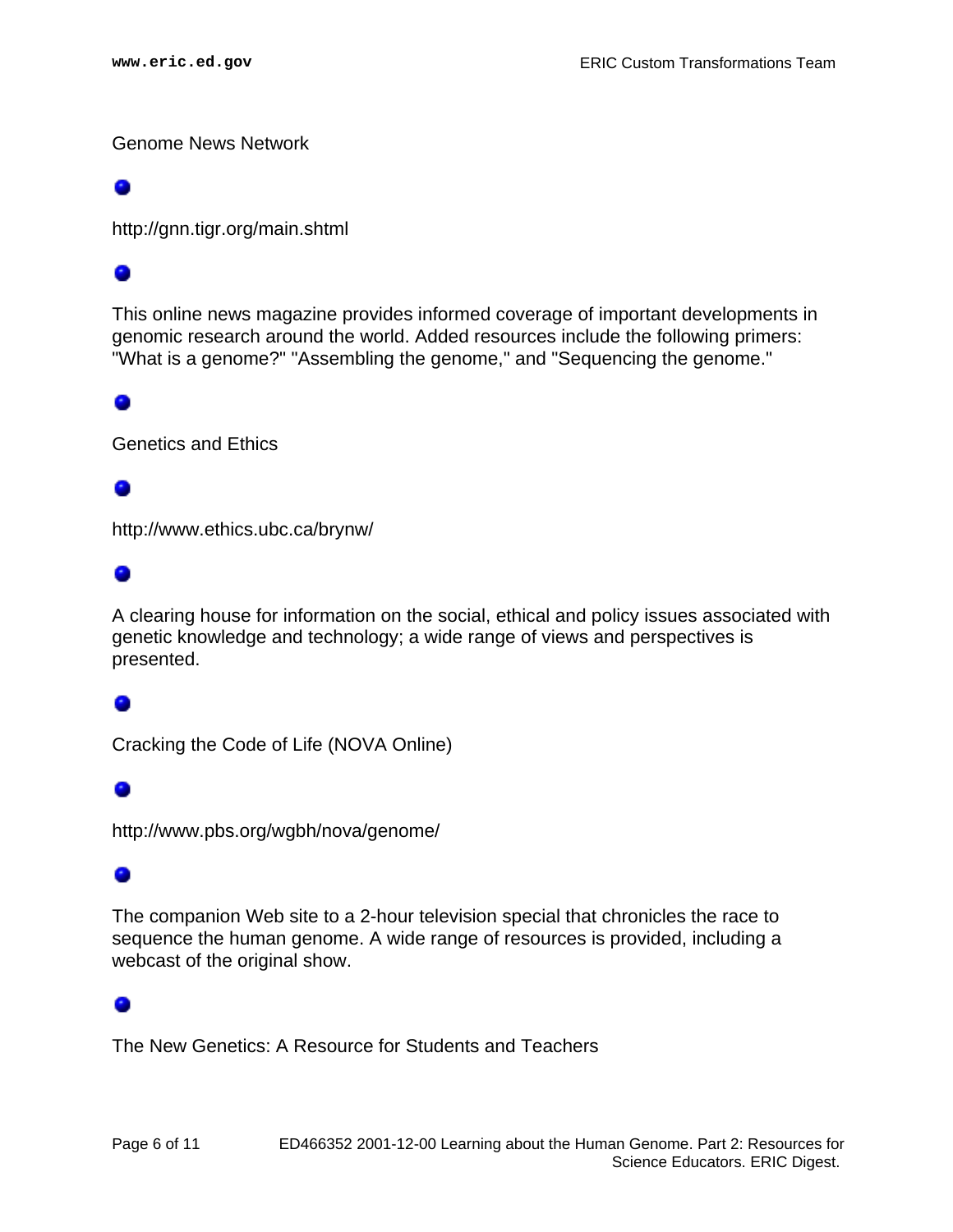http://www4.umdnj.edu/camlbweb/teachgen.html

### ۰

Links to a wide variety of genetics education resources.

DNA Learning Center (Cold Spring Harbor Laboratory)

### 0

http://vector.cshl.org/

### ۰

This website has numerous educational tools including DNA From the Beginning, an animated primer on the basics of DNA, genes, and heredity. Other resources include a multimedia guide to genetic disorders, a biology animation library, DNA-related databases and search tools designed for educational use, restriction maps and nucleotide sequences for a set of plasmids, and other resources for teaching and learning about DNA.

### ٠

"Exploring Our Molecular Selves" Online Multimedia Educational Kit (National Human Genome Research Institute)

### ۰

http://www.nhgri.nih.gov/educationkit/

The following high school level modules are available for downloading:

### ۰

"Milestones in Genetics:" An interactive timeline presenting more than 90 key events in the history of genetics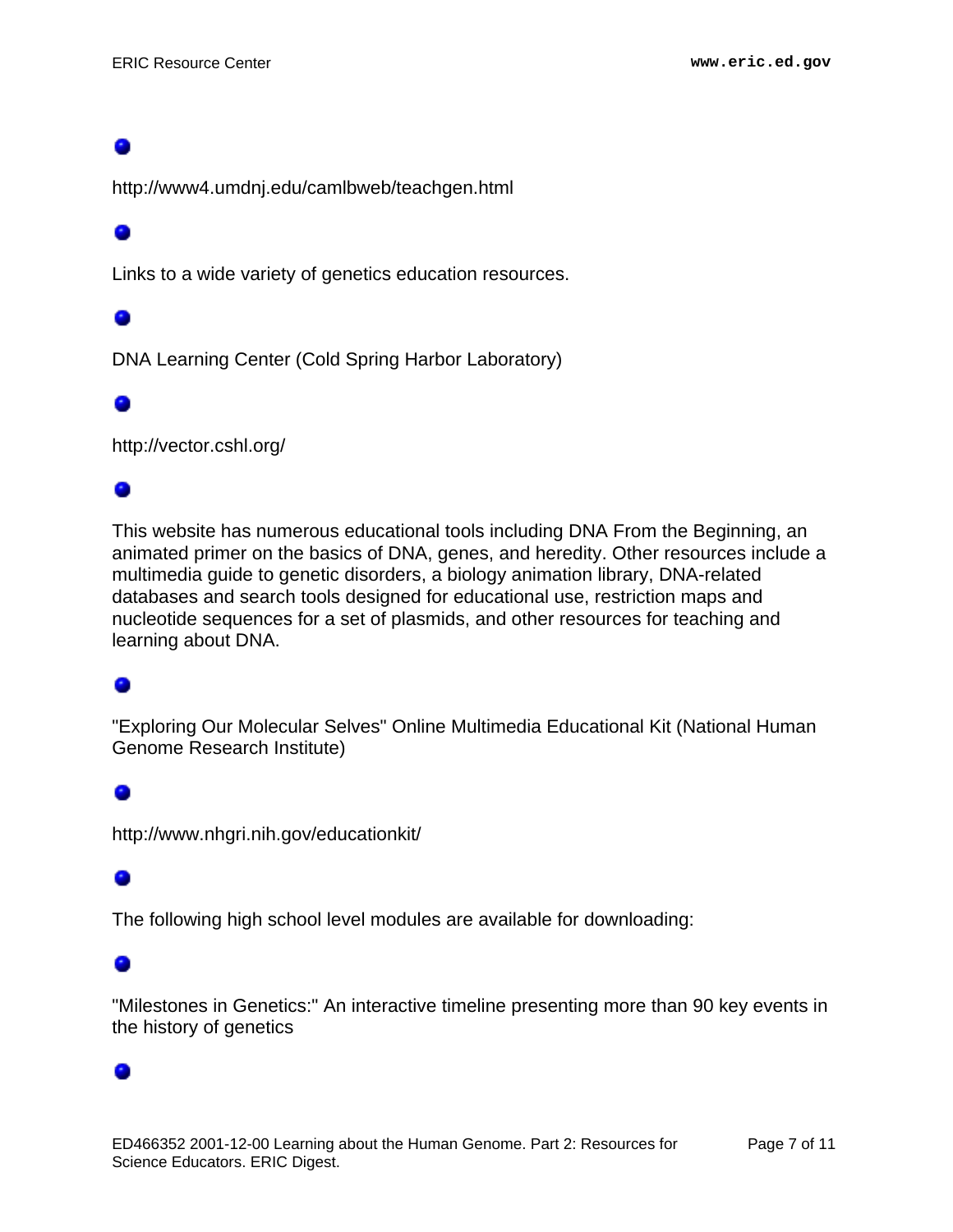"Genes, Variation, and Human History:" Two interactive classroom activities allow students to study the similarities and differences among individuals and among populations

"How to Sequence a Genome:" An animated, narrated presentation of the essential steps in sequencing an organism's genome

### ۰

"Ethical, Legal, and Social Implications:" Seven case studies are presented with discussion questions

### ۰

"Exploring Our Molecular Selves:" A 3D computer-animated video illustrating the basic components and principles of molecular biology.

# <span id="page-7-0"></span>INSTRUCTIONAL MATERIALS

BSCS has produced several comprehensive and modular programs in biology at all levels (http://www.bscs.org/cp.html). Following are selected inquiry-oriented modules relating to genetics and the HGP that are available online or in printed form upon request.

### ۰

"The Human Genome Project: Biology, Computers, and Privacy" (1996)

http://www.bscs.org/cp\_hs\_mod\_hgp.html

### 0

This high school module focuses on information technology as it relates to the HGP, and it provides teachers with background information on the construction and use of genetic databases. The seven activities involve students directly in the manipulation of hypothetical genomic data and consideration of concerns about the possible misuse of generalized and personal genomic data in healthcare, employment, and insurance.

"Mapping and Sequencing the Human Genome: Science, Ethics, and Public Policy"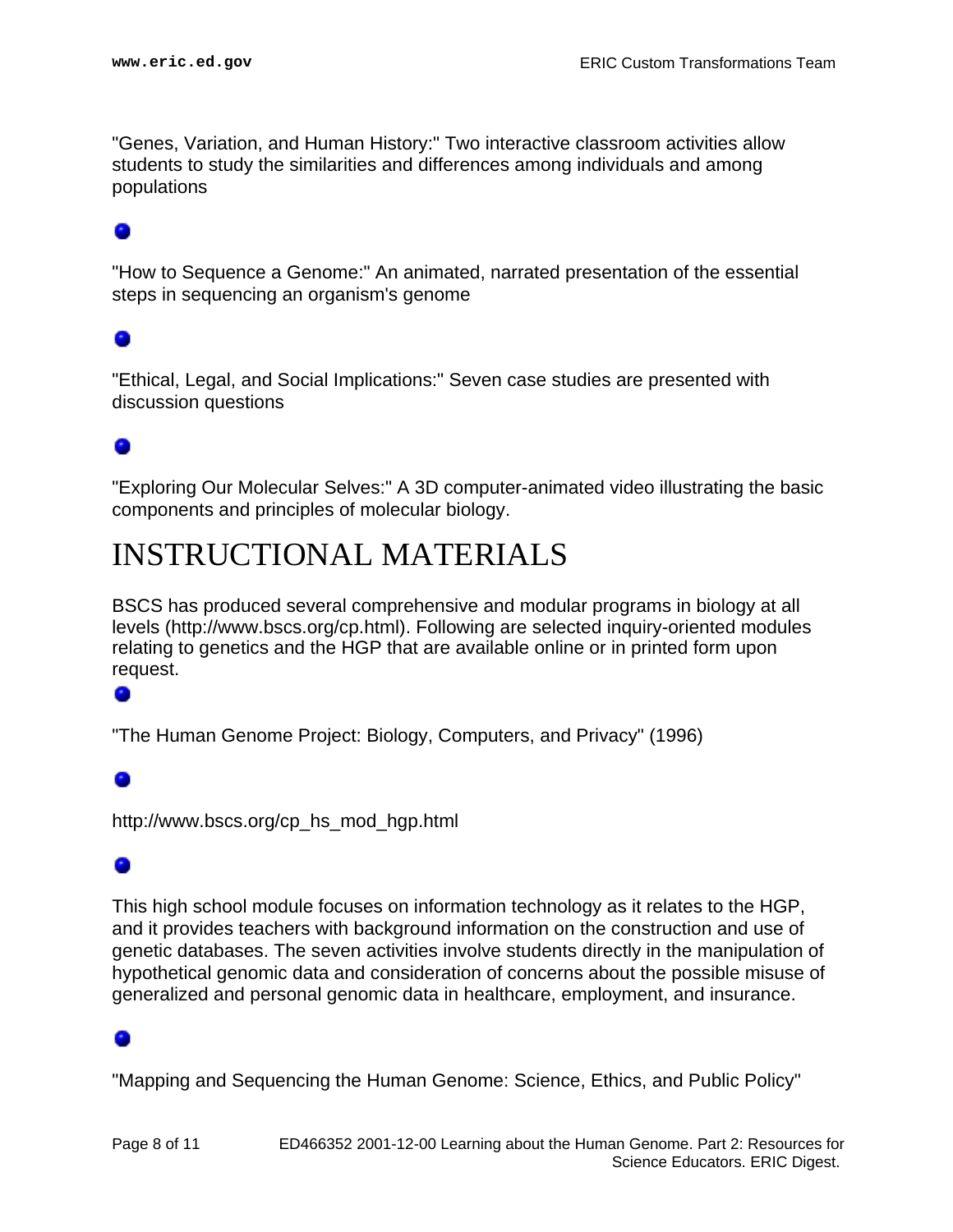(1997)

http://www.bscs.org/cp\_hs\_mod\_mhg.html This high school module describes the history, organization, and funding of the HGP and provides teachers background information about the science and technology used in the HGP as well as the project's ethical and public policy dimensions. Four classroom activities give students experience working with a database of DNA sequences, analyzing the genetic contribution to human traits, assessing who should have access to genetic data, and using knowledge about our genetics to establish public policy.

"The Puzzle of Inheritance: Genetics and the Methods of Science" (1997)

http://www.bscs.org/cp\_hs\_mod\_tpi.html

### ۰

This high school module provides teachers with information about nontraditional inheritance , including genomic imprinting, genetic anticipation, mitochondrial inheritance, and uniparental disomy. The five activities go beyond the implications for personal, family, and public health to examine how these genetic mechanisms reinforce or challenge current thinking in biology, and how they illustrate the nature of science.

"Genes, Environment, and Human Behavior" (2000)

### ۰

http://www.bscs.org/cp\_hs\_mod\_gehb.html

### o

This high school module explores how scientists investigate the genetics of human behavior, and includes background information on the methods and assumptions of behavioral genetics. Five classroom activities introduce students to the complex interactions of genetic, developmental, and environmental phenomena on human behaviors.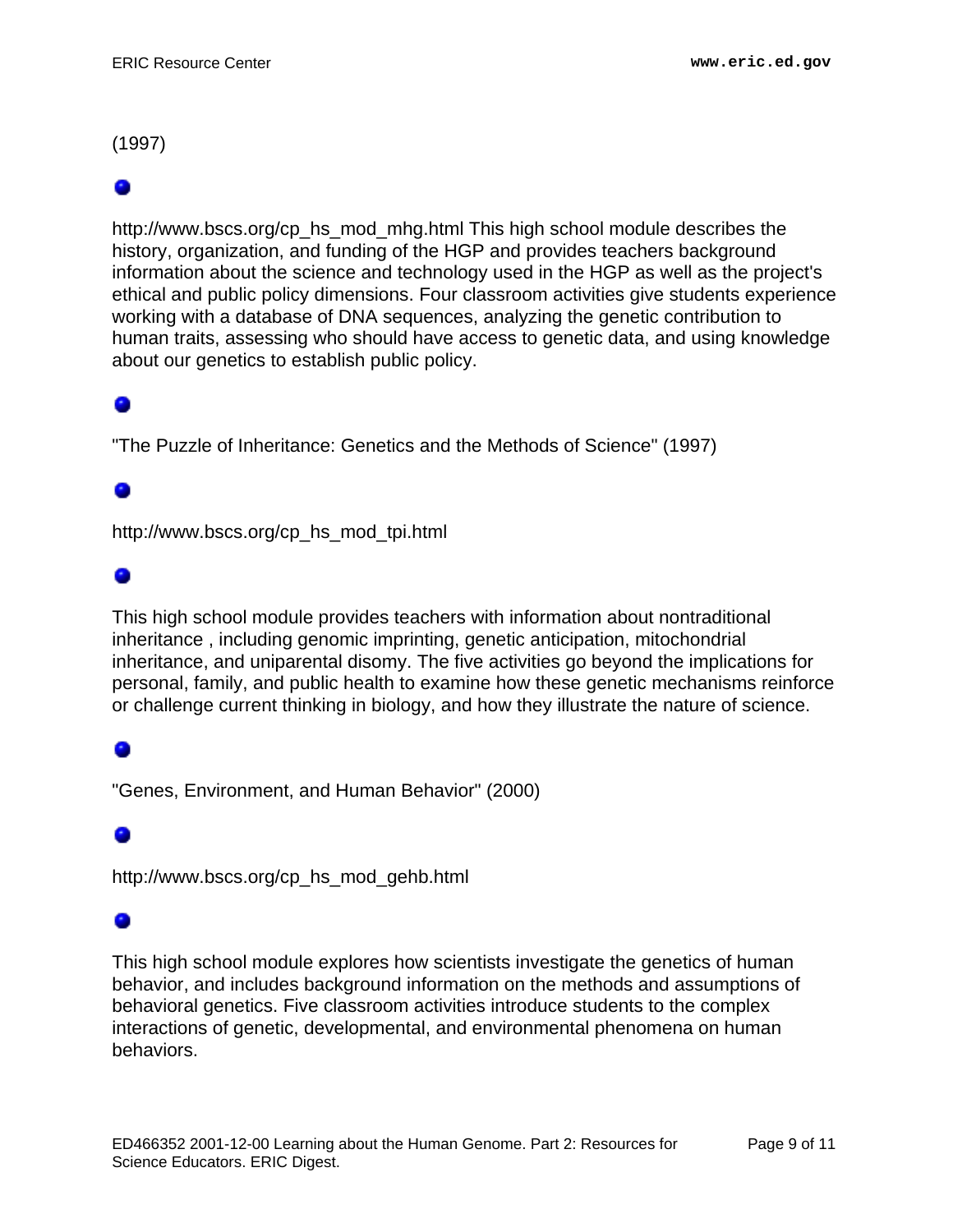"Bringing RNA Into View: RNA and its Roles in Biology" (2000)

### 0

http://www.bscs.org/cp\_co\_mod\_rna.html

This college module highlights the growing importance of RNA in research on biological catalysis, molecular self-replication and evolution, and health and disease. Background material is provided for the instructor, and five activities are included for undergraduate classes in general biology, cellular and molecular biology, or evolution.

### OTHER RESOURCES

### o

"Human Genetic Variation" (1999)

### ۰

NIH Curriculum Supplement (grades 9-12)

http://science-education.nih.gov/customers.nsf/HSGenetic

### ۰

Thi s module introduces students to the basics of human genetics,its potential to improve human health, and its application towardsunderstanding human evolution. Five inquiry-oriented activities arecorrelated to the National Science Education Standards, and toseveral standard biology textbooks. The activities are also designedfor use with the highly regarded 5E instructional model. Exploringthe Human Genome

"Your World/Our World," Volume 5, Issue 2

### o

http://www.bio.org/library/yourworld/v5iss2.htm